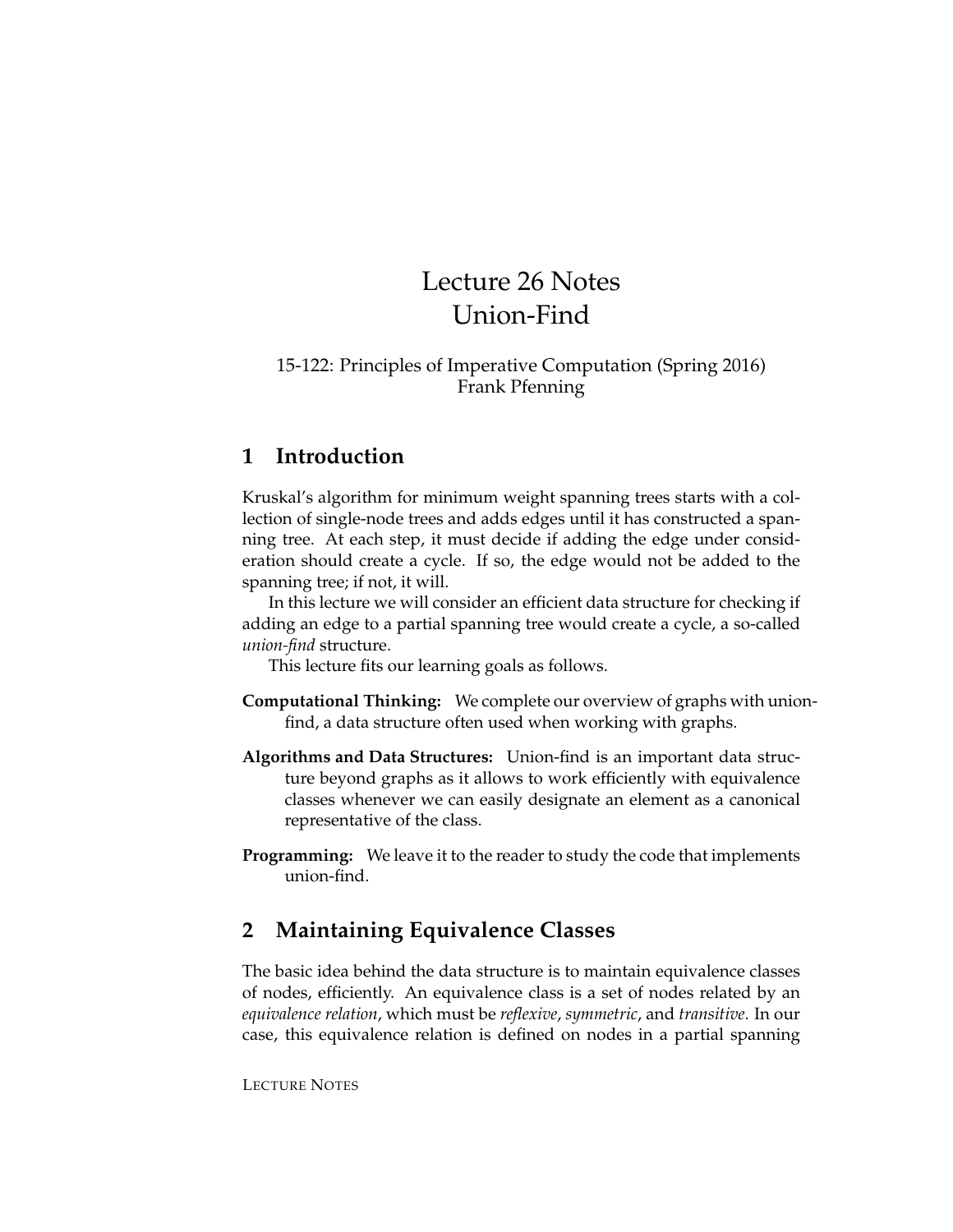tree, where two nodes are related if there is a path between them. This is reflexive, because from each node  $u$  we can reach  $u$  by a path of length 0. It is symmetric because we are working with undirected graphs, so if  $u$  is connected to  $w$ , then  $w$  is also connected to  $u$ . It is transitive because if there is a path from u to v and one from v to w, then the concatenation is a path from  $u$  to  $w$ .

Initially in Kruskal's algorithm, each node is in its own equivalence class. When we connect two trees with an edge, we have to form the *union* of the two equivalence classes, because each node in either of the two trees is now connected to all nodes in both trees.

When we have to decide if adding an edge between two nodes  $u$  and w would create a cycle, we have to determine if  $u$  and  $w$  belong to the same equivalence class. If so, then there is already a path between  $u$  and  $w$ ; adding the edge would create a cycle. If not, then there is not already such a path, and adding the edge would therefore not create a cycle.

The union-find data structure maintains a so-called *canonical representative* of each equivalence class, which can be computed efficiently from any element in the class. We then determine if two nodes  $u$  and  $w$  are in the same class by computing the canonical representatives from  $u$  and  $w$ , respectively, and comparing them. If they are equal, they must be in the same class, otherwise they are in two different classes.

### **3 An Example**

In order to motivate how the union-find data structure works, we consider an example of Kruskal's algorithm. We have the following graph, with the indicated edge weights.



We have to consider the edges in increasing order, so let's fix the order  $AE$ ,  $ED, FB, CF, AD, EF, CB.$  We represent the nodes  $A-F$  as integers 0–5 and keep the canonical representation for each node in an array.

Initially, each node is in its own equivalence class.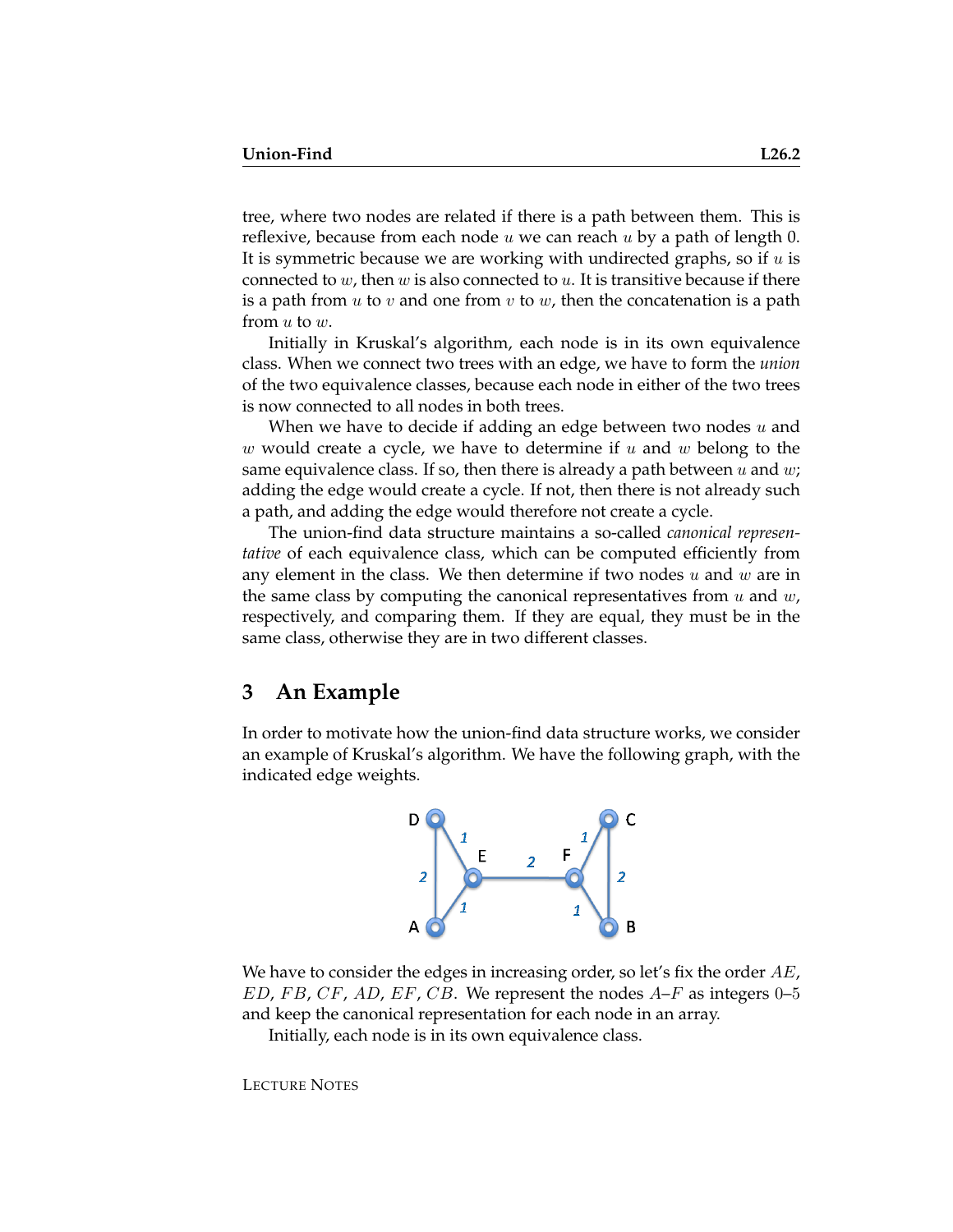

In the array, we have the following state

|                                                  | A B C D E |  |  |
|--------------------------------------------------|-----------|--|--|
| $0 \qquad 1 \qquad 2 \qquad 3 \qquad 4 \qquad 5$ |           |  |  |
|                                                  |           |  |  |

We begin by considering the edge  $AE$ , we see that they are in two different equivalence classes because  $A[0] = 0$  and  $A[4] = 4$ , and  $0 \neq 4$ . This means we have to add an edge between  $A$  and  $E$ .



In the array of canonical representatives, we either have to set  $A[0] = 4$  or  $A[4] = 0$ , depending on whether we choose 0 or 4 as the representative. Let's assume it's 0. The array then would be the following:

| $\mathsf{A}$ | $\overline{B}$     | $\mathsf{D}$ | E              |  |
|--------------|--------------------|--------------|----------------|--|
|              | $0 \t 1 \t 2 \t 3$ |              | $\overline{4}$ |  |
|              |                    |              |                |  |

Next we consider ED. Again, this edge should be added because  $A[4] =$  $0 \neq 3 = A[3]$ .

LECTURE NOTES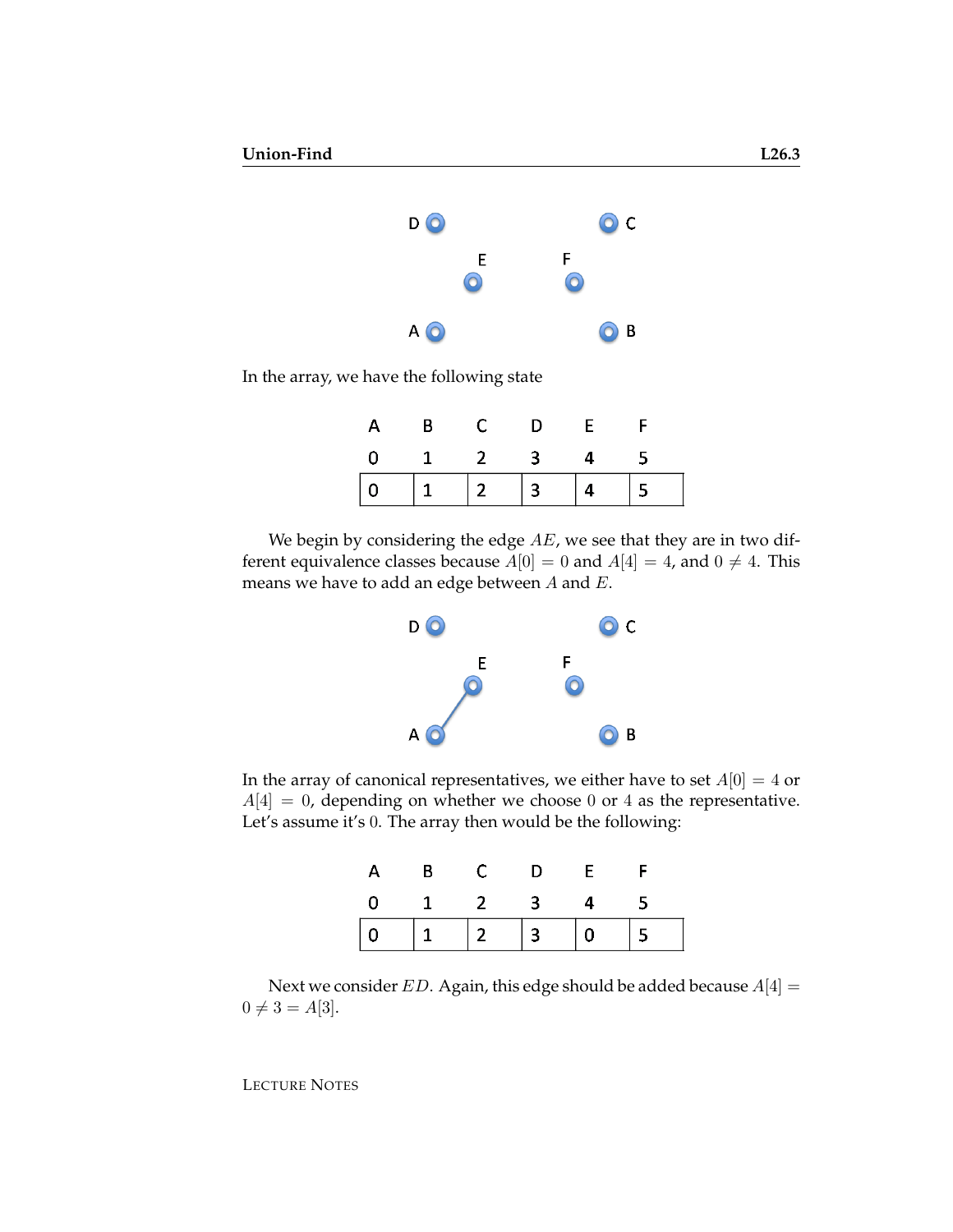

If we want to maintain the array it is clearly easier to change  $A[3]$  to 0, than to change  $A[4]$  and  $A[0]$  to 3, since the latter would require two changes. In general, the representative of the larger class should be the representation of the union of two classes.

|                | $\overline{B}$ |                     | <b>D</b> |  |
|----------------|----------------|---------------------|----------|--|
| $\overline{0}$ |                | $1 \quad 2 \quad 3$ |          |  |
|                |                |                     |          |  |

We now combine two more steps, because they are analogous to the above, adding edges  $FB$  and  $CF$ .



The array:

| $A$ $B$                        | C D | $-$ F $-$      |  |
|--------------------------------|-----|----------------|--|
| $0 \qquad 1 \qquad 2 \qquad 3$ |     | $\overline{4}$ |  |
|                                |     |                |  |

Next was the edge AD. In the array we have that  $A[0] = 0 = A[3]$ , so A and D belong to the same equivalence class. Adding the edge would create a cycle, so we ignore it and move on.

LECTURE NOTES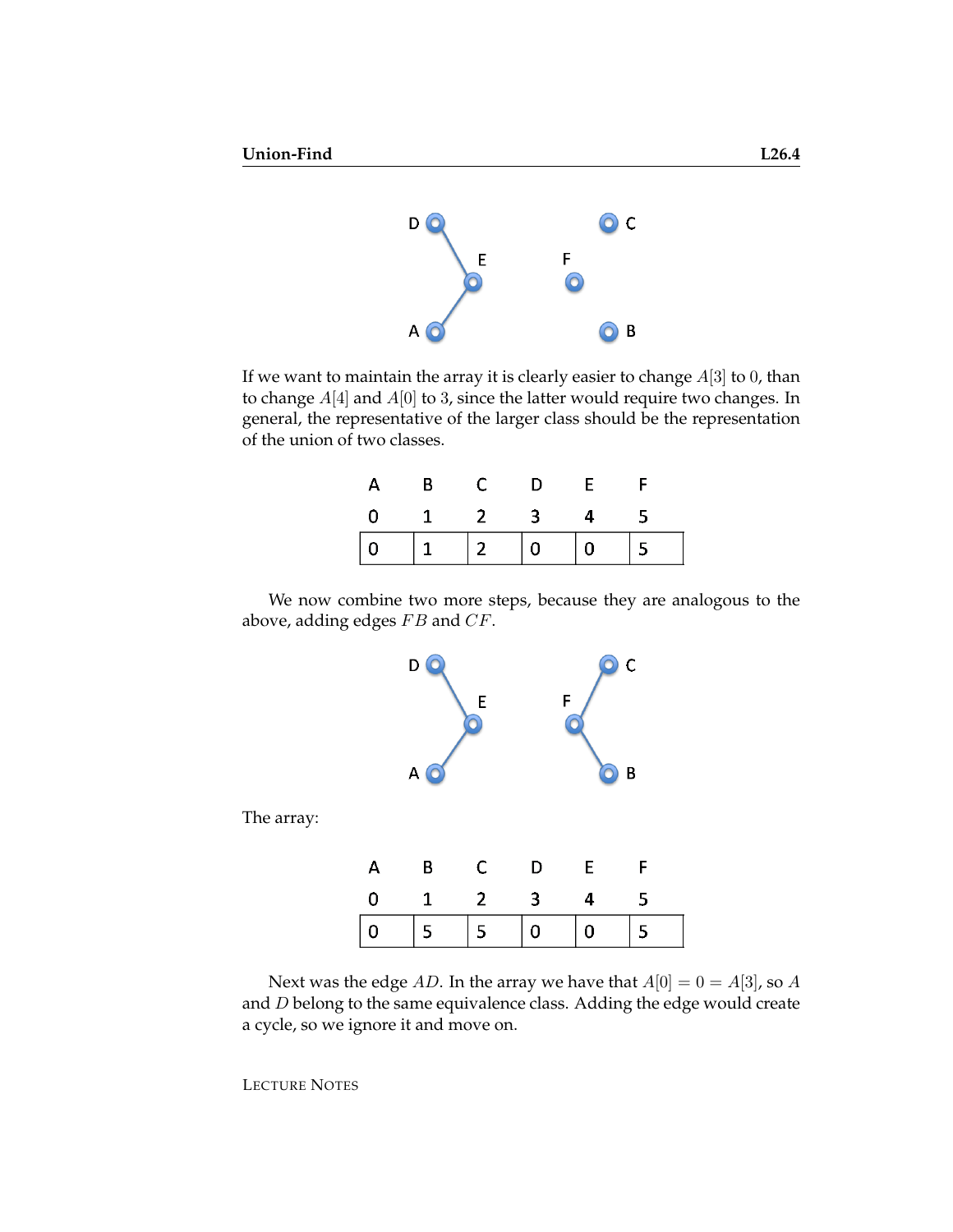The next edge to consider is EF. Since  $A[4] = 0 \neq 5 = A[5]$  they are in different equivalence classes. The two classes are of equal size, so we have to decide which to make the canonical representative. If it is 0, then we would need to change  $A[1]$ ,  $A[2]$ , and  $A[5]$  all to be 0. This could take up to  $n/2$  changes in the array, potentially multiple times at different stages during the algorithm.

In order to avoid this we make one representative "point" to the other (say, setting  $A[5] = 0$ ), but we do not change  $A[1]$  and  $A[2]$ . Now, to find the canonical representative of, say, 1 we first look up  $A[1] = 5$ . Next we lookup  $A[5] = 0$ . Then we lookup  $A[0] = 0$ . Since  $A[0] = 0$  we know that we have found a canonical element and stop. In essence, we follow a chain of pointers until we reach a root, which is the canonical representative of the equivalence class and looks like it points to itself.

Taking this step we now have



and a union-find structure which is as follows:

| $\overline{B}$                                        | $C$ D | $\mathbf{F}$ |  |
|-------------------------------------------------------|-------|--------------|--|
| $\begin{array}{cccccccc}\n0 & 1 & 2 & 3\n\end{array}$ |       |              |  |
|                                                       |       |              |  |

At this point we can stop, and we don't even need to consider the last edge BC. That's because we have already added  $5 = n - 1$  edges (where n is the number of nodes), so we must have a spanning tree at this stage.

Examining the union-find structure we see that the representative for all nodes is indeed 0, so we have reduced it to one equivalence class and therefore a spanning tree.

In this algorithm we are trying to keep the chain from any node to its representative short. Therefore, when we are applying the union to two classes, we want the one with shorter chains to point to the one with longer chains. In that case, we will only increase the size of the longest chain if both are equal.

#### LECTURE NOTES